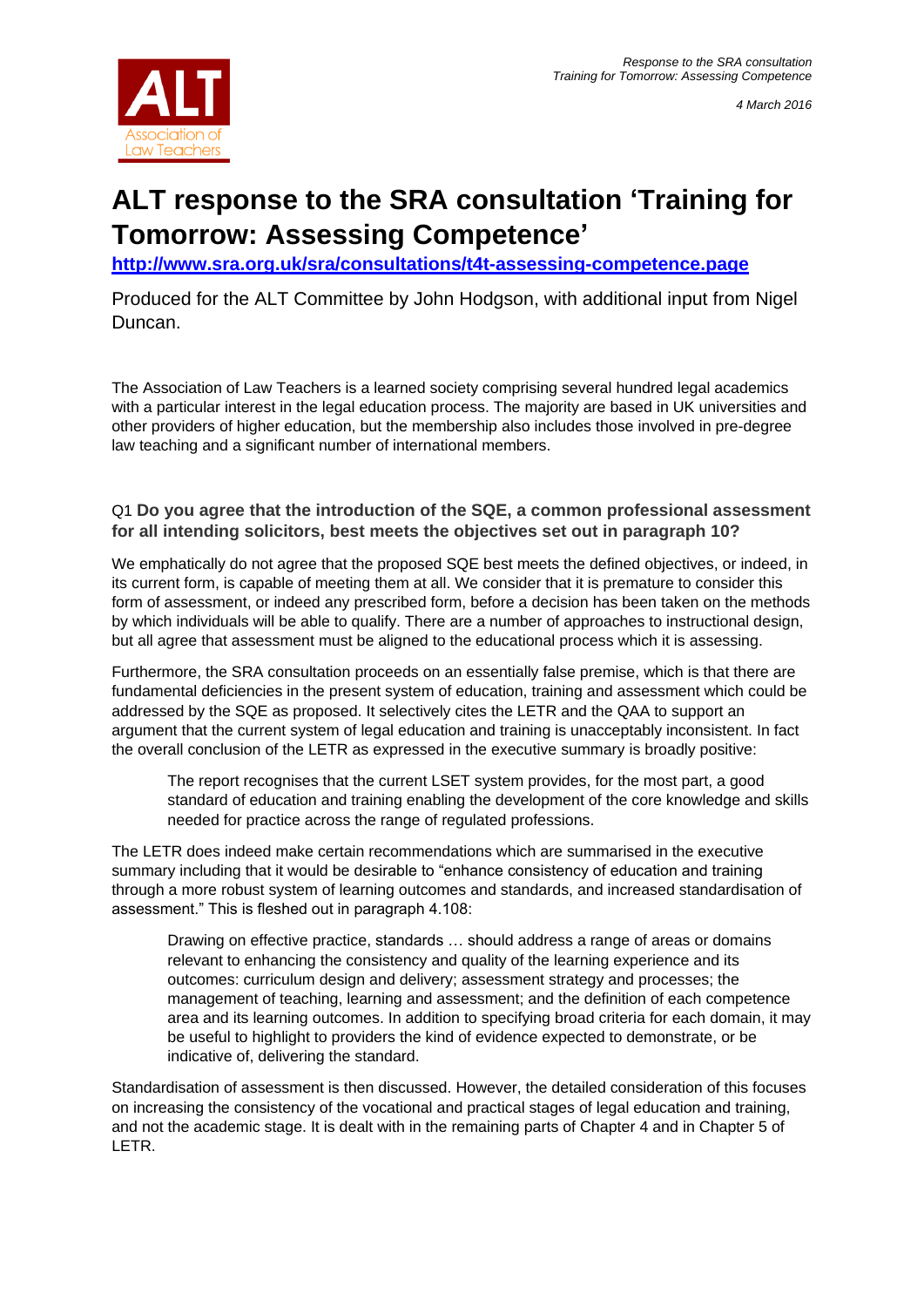



We entirely agree that separate consideration needs to be given to the various discrete phases of education and training.

It is of paramount importance that the title of solicitor is recognised, nationally and, perhaps more importantly, internationally, as a full professional qualification. The international expectation is that such qualifications will be at least at first degree level, i.e. in the UK at FHEQ Level 6, and they are normally at a higher level such as Masters degree or professional doctorate. The obvious means of demonstrating that the qualification is at this level is for it to consist of or incorporate a formal qualification at that level. It is of course entirely possible to devise a programme of education and training and associated assessments that demonstrate this by other means. It is however questionable what the utility of this is, since it is reinventing the wheel, multiplying choice, with the potential for confusion, and there is no clear indication how it might address potentially valuable objectives such as diversity.

We find it incomprehensible that the SRA can contemplate a process of qualification as a solicitor which is not explicitly linked to these levels. We have grave concerns that the qualification would become devalued, and might not even be recognised internationally as a full legal professional qualification if the essential assessment mechanism is reduced to something resembling the SQE in its presently proposed form.

We do acknowledge, as does the LETR, that there is a clear distinction to be drawn between what is at present referred to as the academic stage of legal education, which involves the acquisition of knowledge of the various branches of law, the context in which law exists, and academic skills of research, writing, legal argument, analysis and synthesis and the subsequent stages of specifically vocational study. The academic stage may, but typically in current conditions does not, lead onto vocational study with a view to qualification. It is in general highly valued as an academic underpinning to a variety of career options where familiarity with law, regulation and legal transactions are required.

LETR acknowledges that, while most of the evidence they gathered suggested broad satisfaction with the academic stage of legal education, there were some concerns expressed over consistency of coverage of the "core" legal subjects as between institutions, and comparability of qualifications. It is difficult to judge from the report exactly how robust these criticisms are, and it is entirely possible that they are purely anecdotal and subjective. In any event there is an existing mechanism for specifying core content in the shape of the Joint Statement. It may be appropriate to revisit this, in the light of the work that has been done by the SRA and the BSB to define the day one outcomes and competencies for solicitors and barristers respectively, the recent reissue of the QAA Law Benchmark, and other developments in the law and legal environment since the Statement was last revised.

We acknowledge that greater concern was expressed over the fitness for purpose of the vocational and practical stages of legal education and training. If a period of work-based learning is to be retained as an integral part of the qualification process, which seems to be desired by all relevant stakeholders, it must be recognised that the diversity of providers, who are not primarily training organisations, and some of whom will lack the expertise and other resources to enable them to assess work-based learning rigorously, may mean that some form of centralised assessment along the lines of the proposed second stage of the SQE is appropriate. This would mirror current practice in the medical profession where exercises involving standardised patients are used to assess practical competence in the final assessments before registration.

As we have already remarked, it is a logical imperative to define the routes to qualification before seeking to specify the assessment of them. Essentially there are three distinct possible routes. The first is a linear route, equivalent to the current QLD followed by LPC followed by training contract. The second is a simultaneous route, represented by the emerging apprenticeship model where education to degree level by part-time study is blended with training based employment. It also encompasses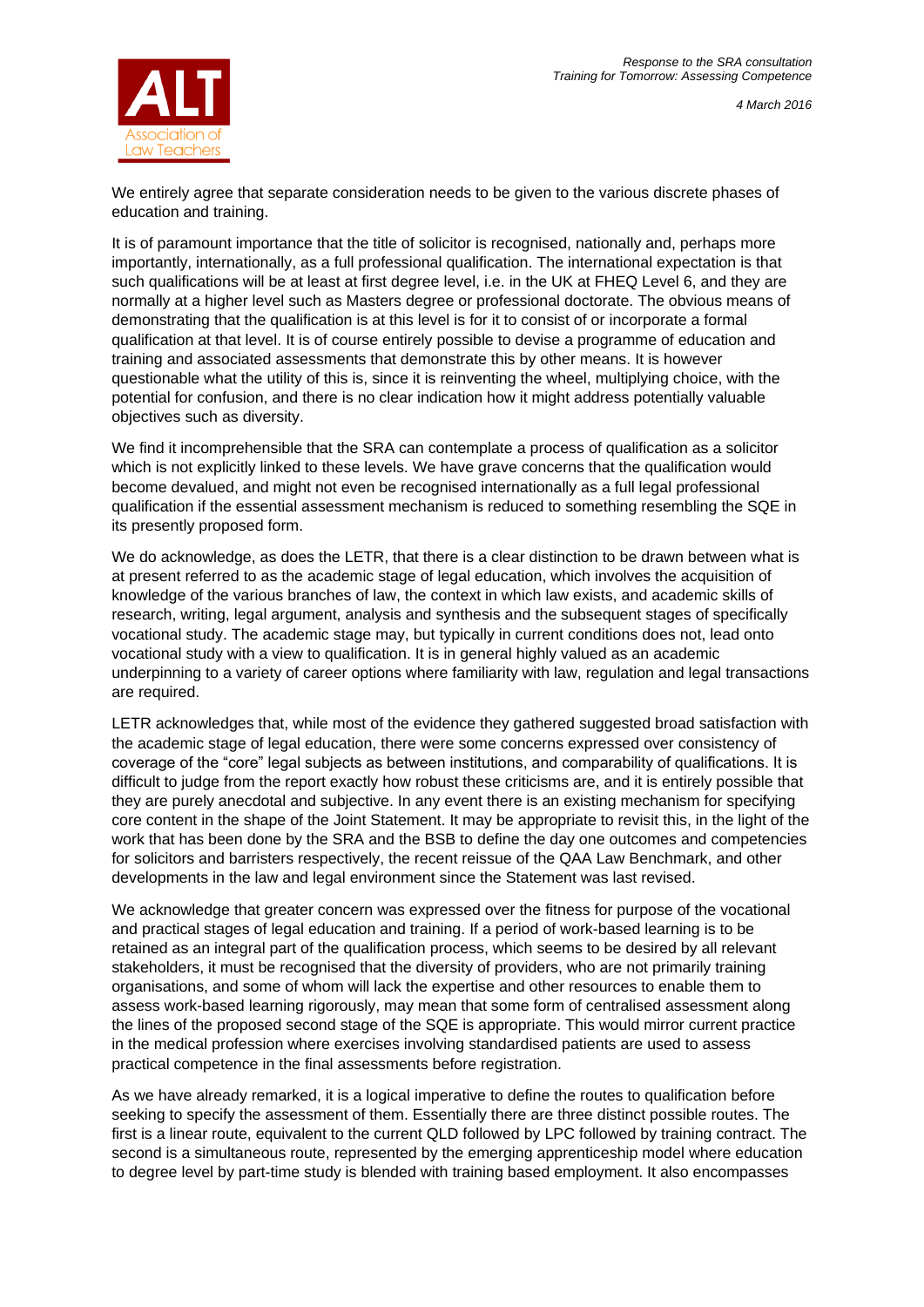*4 March 2016*





the CILEx route, where an initial qualification covering a more restricted range of legal areas can be supplemented to achieve the necessary outcomes for a solicitor. The third is the transfer route whereby qualified lawyers from other jurisdictions demonstrate their aptitude for practice in the context of the English and Welsh solicitors' profession. Provision also has to be made for those who do not fall neatly into these categories, for example those with an existing professional qualification covering some legal areas, and those with international qualifications falling short of legal qualification, but which address some of the required outcomes.

The first two methods, in which the process of qualification as a solicitor must cover all the required elements are inevitably what might be described as a four dimensional process where the potential solicitor undergoes an educational process during the course of which s/he acquires a body of knowledge, a set of intellectual skills, and awareness of ethical issues in the legal professional context, and understanding of the processes and activities associated with their professional practice and the business and personal objectives of their clients. The SQE in its proposed form, particularly the first part, would seem to impose an arbitrary three-dimensional assessment regime seeking to capture knowledge at a given point in time, and largely divorced from its context. We are aware that similar mechanisms are used in the QLTS, but would point out that those undergoing this qualification process are, by definition, already qualified as lawyers in another jurisdiction and have therefore already undergone the four dimensional educational process described above, albeit in a somewhat different context. It cannot be assumed that a procedure designed to ascertain that the would-be solicitor has sufficient familiarity with the basic concept of English law can be readily adapted to a fundamentally different purpose.

While we accept that it is possible to devise objective testing systems, such as multiple choice questions, which do not simply test a superficial knowledge and recall, and can test certain higher intellectual skills of analysis, such a test cannot address all the required outcomes. It is, for example ill adapted to assess research skills, written and oral communication skills and the more complex skills associated with analysis of a factual situation so as to identify and utilise relevant legal rules. It is therefore highly unlikely that those seeking to provide a broad-based, intellectually challenging legal education at first degree level will voluntarily incorporate substantial elements of the SQE, as currently conceived, in the assessment arrangements for their programmes.

This in turn creates further issues in relation to the impact of the SQE on diversity. In the first instance, if degrees do not incorporate the SQE, potential solicitors will need to prepare for and take the SQE as a separate stage in the qualification process. This will inevitably entail additional cost and serve as a deterrent to potential entrants from non-traditional backgrounds who lack the appropriate resources. Such entrants will also be at a disadvantage when considering what educational and training programme to follow in order to achieve their ambition of becoming solicitors. There will no doubt be organisations which will offer a course specifically designed to prepare candidates for the SQE, whether as a supplement to a degree or as a substitute for it. It is unclear to what extent solicitors' firms and other legal services providers will recognise the substitute courses in particular as having equivalent status to qualification by a law degree or recognised apprenticeship route. Potential entrants coming from social backgrounds where there is familiarity with the legal profession will be more able to evaluate the utility of particular routes to qualification than those from non-traditional backgrounds who lack personal, family or other social connections.

The only merit we can see in the proposed SQE is that, as with any centralised assessment, it does promise consistency. However consistency is a relatively minor concern, as evidenced by a careful reading of LETR, and the SRA has produced no additional evidence to suggest that inconsistency has resulted in any measurable disadvantage to consumers of legal services or any assessable risk of this occurring. For the reasons we have indicated it is unlikely to be an effective measure of many of the aspects of a solicitor's competence, and may very well impact adversely on diversity. The only respect in which any convincing case has been made for a centralised assessment is as the capstone at the point of entry, following completion of a period of work-based learning.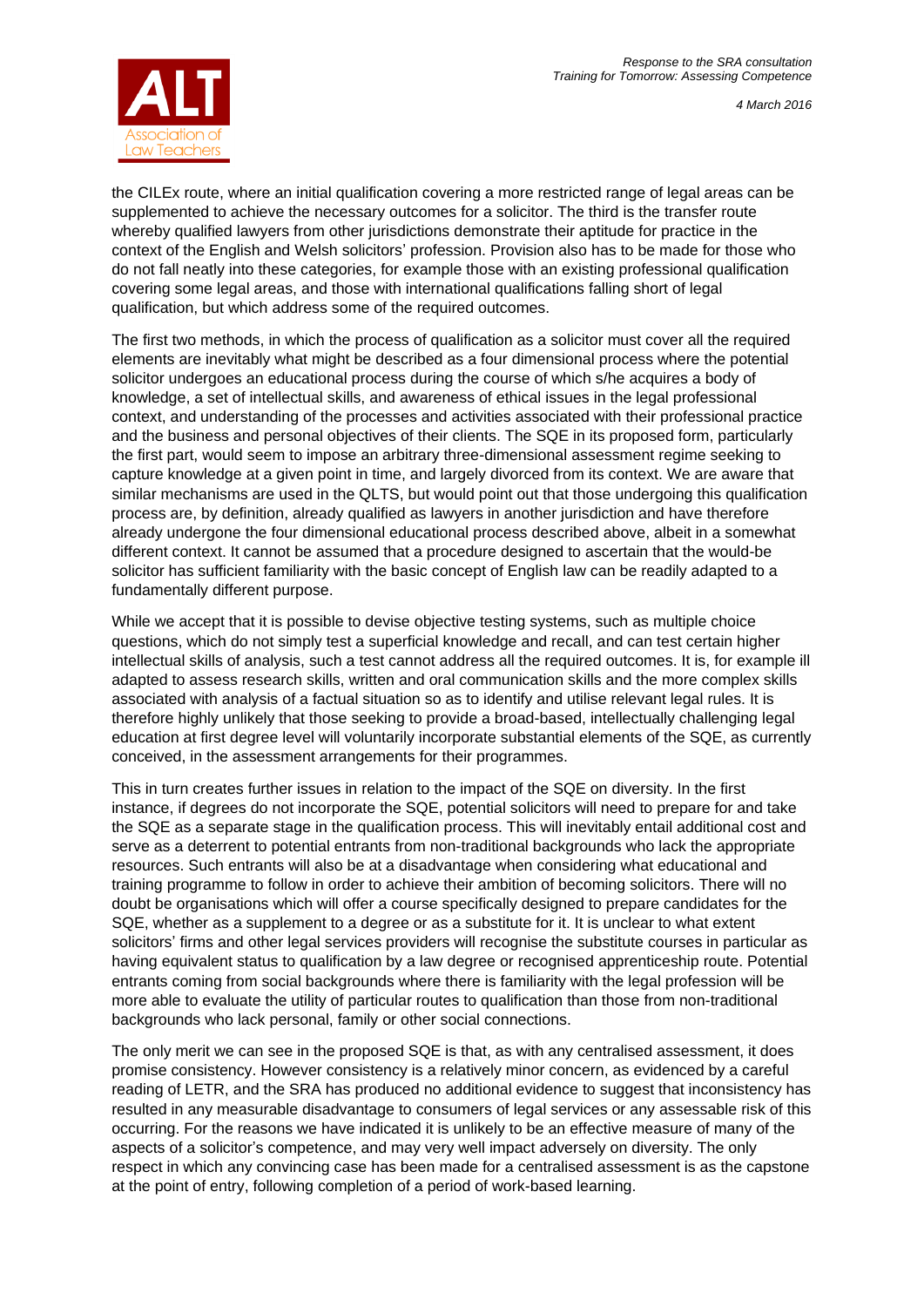

Law Teachers

# Q2 **Do you agree that the proposed model assessment for the SQE described in paragraphs 38 to 45 and in Annex 5 will provide an effective test of the competences needed to be a solicitor?**

Here we would draw a sharp distinction between Part 1 and Part 2.

In relation to Part 1 we reiterate that this proposed method of assessment is fundamentally unfit for purpose. As we have indicated, we accept that computer-based objective testing can have a place in the overall assessment of degree level knowledge skills and competences. We do not consider that it can do so exclusively. It cannot assess the ability to research, and it does not assess communication skills. It is much better at assessing recall of knowledge, albeit to a high level of detail, than at assessing the ability to deploy knowledge contextually. It is essentially the equivalent of assessing a golfer on his ability to play a particular golf course with only one club in his golf bag.

The problem is compounded by the fact that the SRA did not accept any of the criticisms of the original specification of the Statement of Underpinning Legal Knowledge (SULK). As currently presented this is an incoherent and sprawling mass of legal topics, some of which can properly be regarded as foundational aspects of the study of law for any higher educational purpose, some of which relate to particular areas of practice and procedure undertaken by only a minority of solicitors, while others cover areas of substantive law which will be of relevance only to a minority of solicitors. If the SRA proposal means what it appears to mean, intending solicitors will have to demonstrate their competence in all 13 areas of the SULK even though they have no intention of practising in areas to which many of them are relevant. This does not seem either necessary or proportionate. It is frankly incomprehensible why criminal litigation is included as a compulsory area when neither employment nor family law is included. This aspect of the proposals appears to be based on the belief of the SRA that individual solicitors, as opposed to the entities in which they practice, are still generalists. This is not the case. The SQE Part 1 is far less capable of assessing knowledge and the application of knowledge in relation to the academic underpinnings of law than is a law degree or GDL. The SRA should recognise that from the moment when an intending solicitor is taken on either as an apprentice or as a graduate trainee he or she is being trained within the training organisation for a specific professional role in a particular practice area. This will inform the scope and nature of the training provided building on the 'academic' foundation.

The only rational and logical approach to the acquisition of the initial basic foundational knowledge of law in its various contexts and the ability to research and apply it is for the SRA to recognise a formal academic qualification at degree level, whether in the form of a law degree, a GDL, or the equivalent of a law degree comprised within an apprenticeship programme. We would however strongly advise that apprenticeship should incorporate a part-time or distance learning law degree as such, as this avoids the need to specify the alternative, and the risk that it will be seen as 'less eligible'.

Tying this stage of the qualification process explicitly to an academic level, while allowing considerable flexibility in the form of apprenticeship and graduate entry routes will ensure that the qualification retains its international recognition as a full legal professional qualification. We cannot see that the SQE Part 1 is likely to be regarded as, by itself, a suitable assurance that the individual is capable of functioning at the required level of a graduate professional in other major international jurisdictions. It may also not satisfy the requirement for professional recognition within the EU system.

It is highly unlikely that degree providers will incorporate major elements of the SQE Part 1 in the assessment regime of their degree programmes. There are significant practical issues. How would the outcome of an SQE module be incorporated into the overall module result if it is not the sole assessment? Would the timing of SQE and degree assessment regimes be compatible? In the USA the standard legal education is a J.D. program, and this is then followed by a bar examination which typically takes the form of a computer-based assessment. This is however additional to the educational program, and insofar as preparation courses are needed for it, they represent an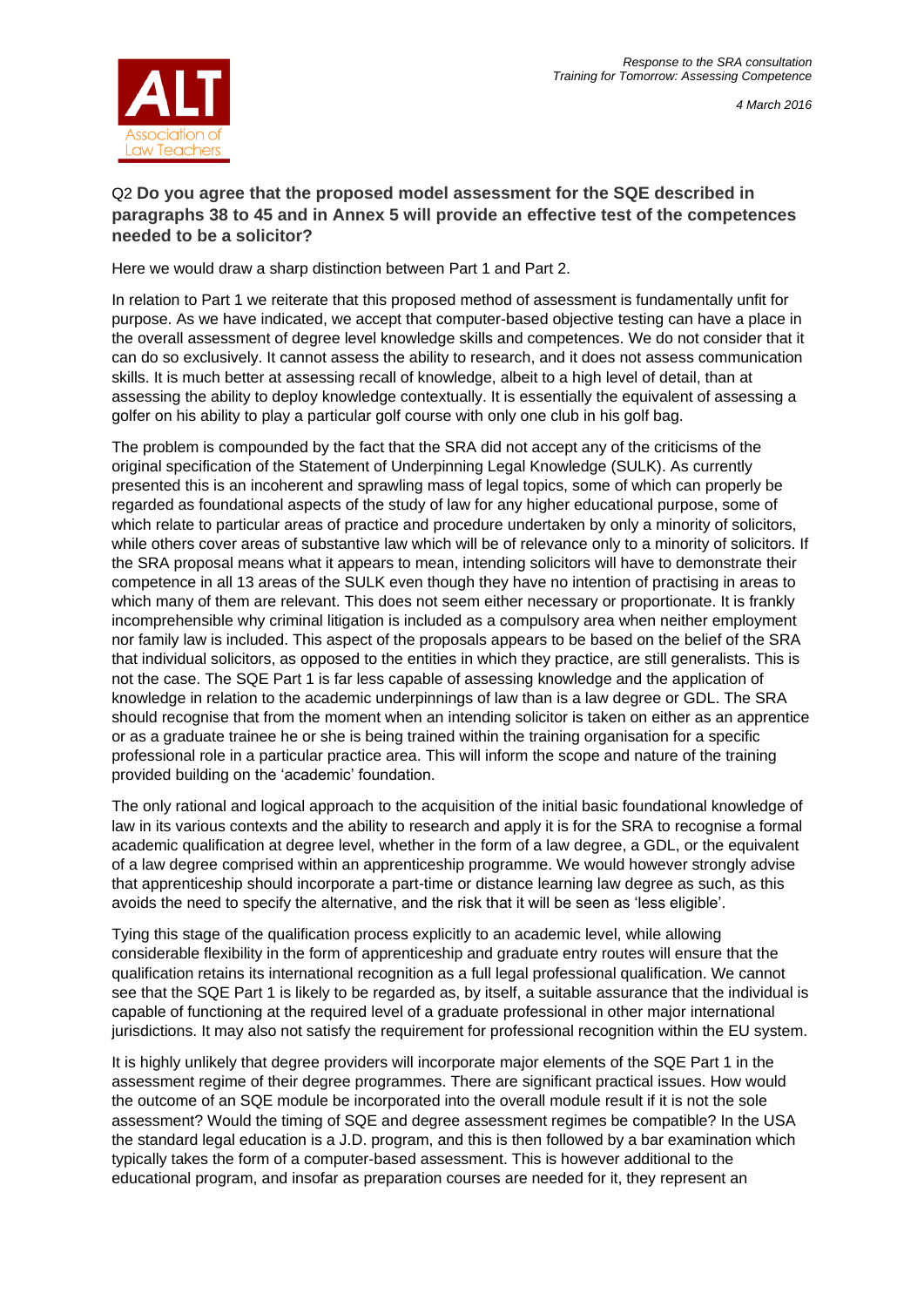

additional expense, and therefore a potential deterrent to able candidates of limited means. We do however accept that entry on to the SQE Part 2 or any preparation for it should not take place before the degree, or equivalent, has been obtained, and that this should be effectively policed.

Entirely different considerations apply to Part 2 of the SQE. We note that at this stage the SRA only intends to require candidates to cover three out of five contexts, although they still require both contentious and non-contentious contexts to be covered. Since a candidate does not have to offer criminal litigation at this stage, there is no conceivable justification for making it compulsory at the earlier stage. This is simply the most obvious example of the mismatch between the coverage of Part 1 and Part 2. The LETR deliberately declined to give detailed consideration to activity-based authorisation. This is explained in the executive summary

The report does not recommend a move at this stage to greater activity-based authorisation, for reasons of potential cost and complexity, particularly within the present system of multiple regulators.

We understand the reasons for this reticence, but it is unfortunately ill-advised. The position has already been reached when the solicitors' profession has become a bundle of overlapping professional specialisms. Entities may practise in a broader or narrower range of these specialisms, but individuals will practise in a narrow area, and since these areas are not rigorously defined, there is some latitude for movement by way of professional development. However, if a solicitor practising in the field of, say, commercial property were to decide to transfer to trademark law, he or she would in effect have to undergo a requalification process.

The current proposals for the SQE Part 2 fall significantly short of activity-based accreditation. They could however with advantage be further developed in that direction.

We envisage that employers of apprentices and graduate trainees will take progressively greater ownership of the courses and mechanisms by which the more practice related aspects of knowledge and skills are acquired. This will lead to training providers increasingly offering bespoke articulations of their courses. One key concern is the extent to which it is in the public interest (and the interest of the individuals concerned) to allow students to take courses preparatory to the SQE Part 2 otherwise than in the context of an existing 'training' contract (i.e. an apprenticeship or graduate traineeship). Successful completion of this stand alone course is unlikely to lead to placement with the larger law firms, but may lead to other opportunities. The crucial difficulty is that, if the SQE Part 2 is intended as a capstone, it will be testing what has been learned in the work based phase of training, which a course cannot replicate. This does of course have significant EDI implications.

We believe that there is scope for educational providers and training entities to develop a range of specific 'vocational' qualifications, which may well be more modular to allow delivery during the period of work-based learning, and also more tailored to different modes of practice

We believe that there is a very strong consensus that qualification as a solicitor requires a period of work-based learning. The reality here is that the entity offering the work-based learning, assuming that it is looking to train those who will become its future fee earners, will have a clear understanding of which areas of legal practice it wishes them to train, qualify and practise in. This will apply equally to those selected for apprenticeship schemes and for graduate training following the completion of a law degree/GDL. By accepting the position, the trainee is in effect agreeing to become a particular kind of solicitor. The SQE Part 2 could, and should, reflect this. This is simply a recognition that the solicitors' profession has become diverse, in the same way as the medical profession has become diverse. The current proposals go some way towards this, but do not appear to be specifically oriented towards recognition that a solicitor is qualified in a defined practice area.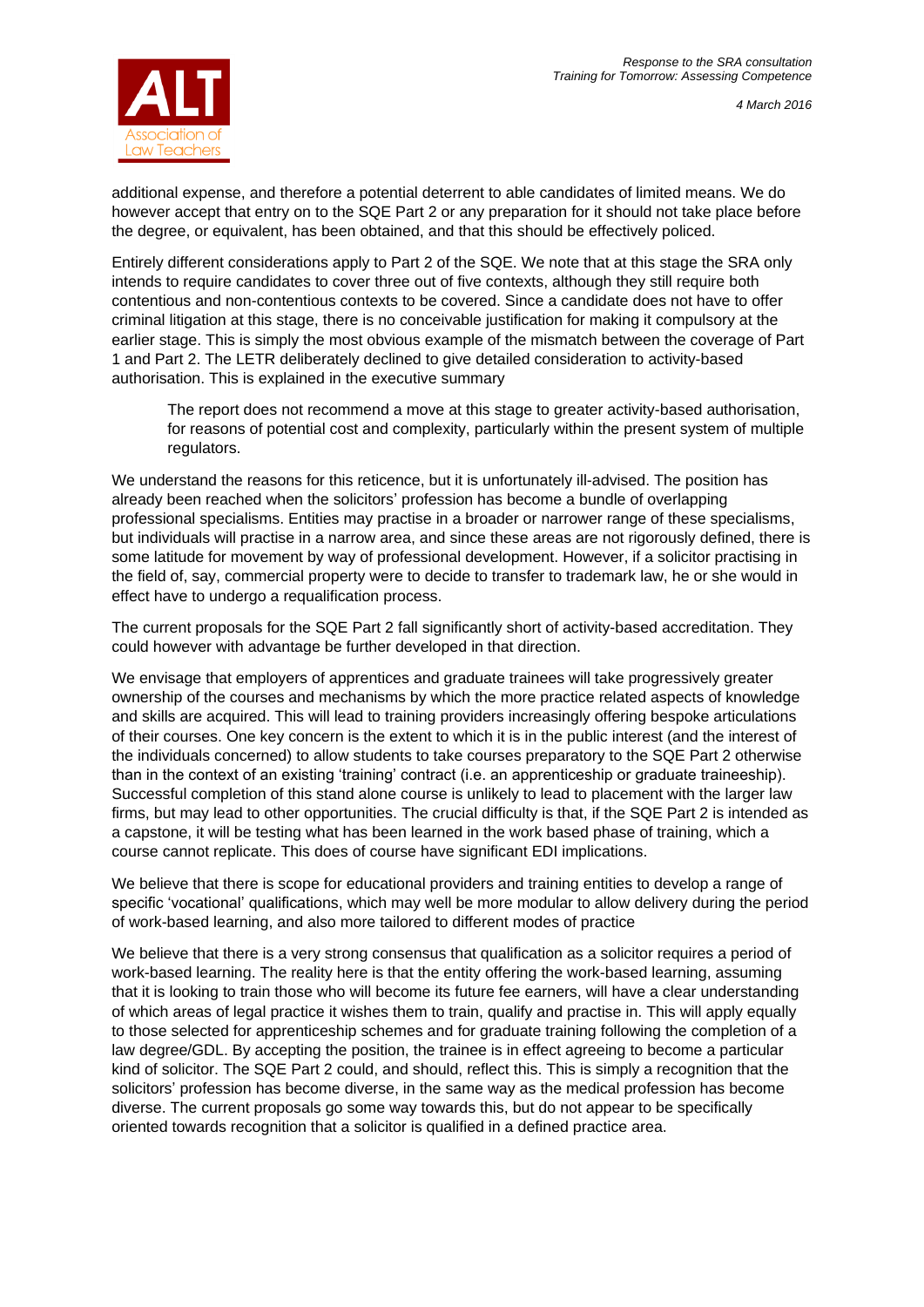

# Q3 **Do you agree that all intending solicitors, including solicitor apprentices and lawyers qualified in another jurisdiction, should be required to pass the SQE to qualify and that there should be no exemptions beyond those required by EU legislation, or as part of transitional arrangements?**

No, for the reasons already stated we do not consider that the SQE Part 1 is remotely fit for purpose. We do accept that solicitor apprentices, and solicitors qualifying by the graduate entry route should be subjected to assessment at the same level, and with a coherent and consistent body of content, agreed by all stakeholders. We consider that the apprenticeship model ought normally to incorporate a part-time or distance learning degree. Those who are seeking to become professional lawyers by becoming solicitors ought to be subject to an entirely different procedure to those who are seeking to transfer from another legal profession. The situations are not in any material respect the same and cannot be dealt with by the same assessment regime. This is a blatant category error.

Q4 **With which of the stated options do you agree and why:**

- **a) offering a choice of 5 assessment contexts in Part 2, those aligned to the reserved activities, with the addition of the law of organisations?**
- **b) offering a broader number of contexts for the Part 2 assessment for candidates to choose from?**
- **c) focusing the Part 2 assessment on the reserved activities but recognising the different legal areas in which these apply?**

# **Why...**

As we have already indicated, we consider that the SQE Part 2 could be developed so as to allow for candidates to satisfy its requirements in relation to a much larger range of practice areas. Since very large numbers of solicitors do not practise in reserved areas, we do not see why the qualification process should be linked to this.

# Q5 **Do you agree that the standard for qualification as a solicitor, which will be assessed through the SQE, should be set at least at graduate level or equivalent?**

We agree that the qualification as solicitor should be at least at graduate level. In principle, given the nature of the qualification, and the international expectations in respect of a fully qualified lawyer, the SQE Part 2 standard should be FHEQ Level 7. Most LPC programs are currently set at that level, certainly so far as the elective elements are concerned, and a number explicitly incorporate an LLM qualification at Level 7.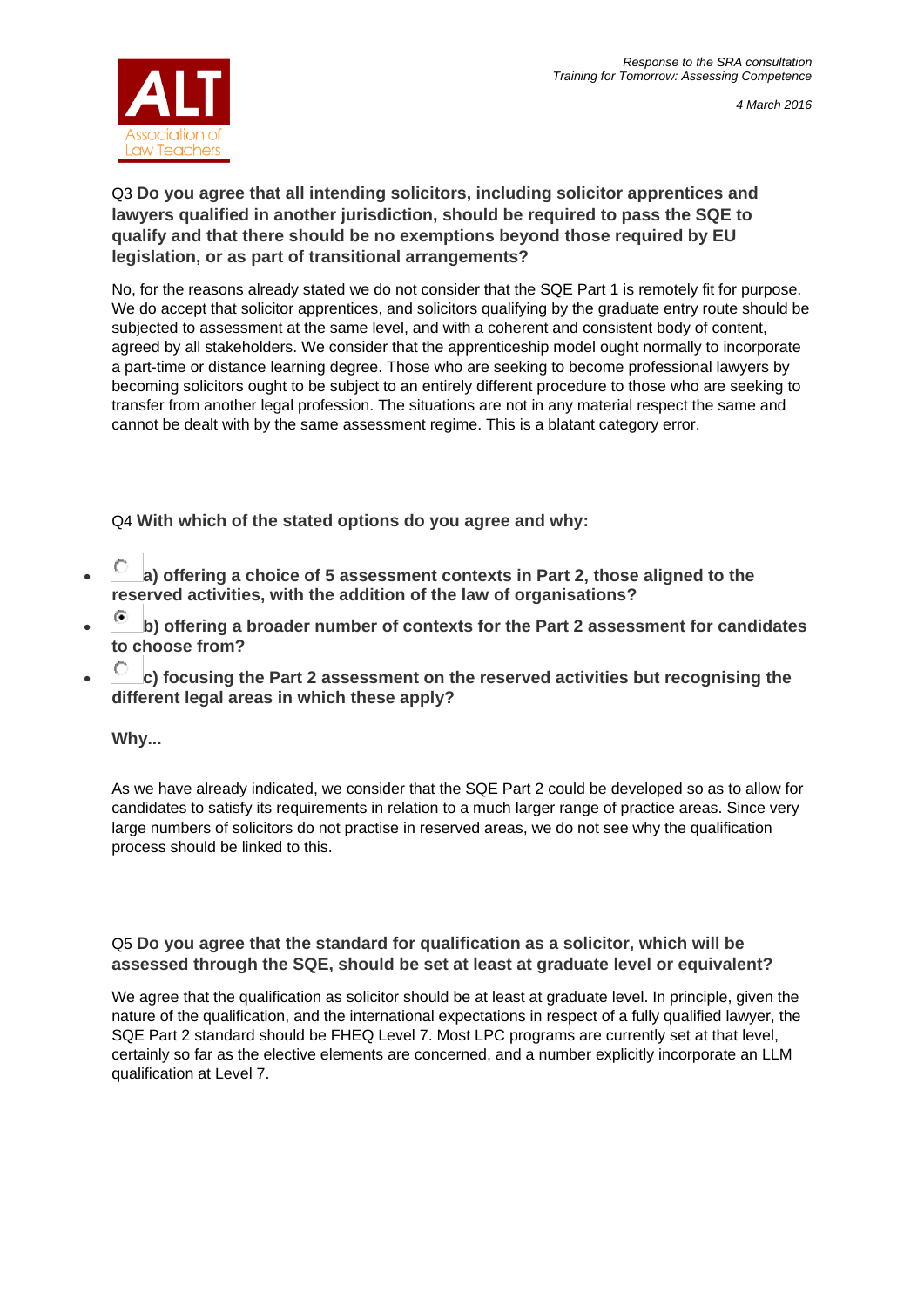

# Q6 **Do you agree that we should continue to require some form of pre-qualification workplace experience?**

We have been impressed by the arguments presented by the profession in this respect. We consider that qualification as a lawyer is an essentially four dimensional process and an essential ingredient in this is exposure to actual practice in the form of work-based learning. We accept that this can take a variety of forms, but we are very firmly of the view that some work-based learning, or something very closely analogous, is essential. We are also of the view that this should be substantial, although it is the quality rather than the quantity of the experience which is important.

#### Q7 **Do you consider it necessary for the SRA to specify a minimum time period of prequalification workplace experience for candidates?**

We have indicated in our previous answer that we consider that the quality rather than the quantity of the experience is most significant. Nevertheless, there does need to be some specification. We would not envisage that a total period of less than 18 months could provide a sufficient range and quality of work-based experience. We would however defer to the opinion of those who have been actively engaged in the provision of work-based learning, since our expertise is not in this particular aspect.

# Q8 **Should the SRA specify the competences to be met during pre-qualification workplace experience instead of specifying a minimum time period?**

The SRA is already specifying the competences. We consider it would not be appropriate to allow this to override the requirement for a period of experience.

# Q9 **Do you agree that we should recognise a wider range of pre-qualification workplace experience, including experience obtained during a degree programme, or with a range of employers?**

We consider that is the quality rather than the quantity of such experience which is relevant. Since such experience is currently recognised, we see no reason to change this. One area in which some law schools have already undertaken significant innovation is in relation to pro bono activity. Indeed some law schools have already been authorised as legal services providers. Clearly experience obtained in this context is relevant and should be recognised. Other experience, if it is relevant, should also be recognised. It is the responsibility of the SRA to establish parameters and procedures in this respect.

# Q10 **Do you consider that including an element of workplace assessment will enhance the quality of the qualification process and that this justifies the additional cost and regulatory burden?**

This is a complicated question, and one where the expertise of the ALT can assist to a limited extent only. The diversity of work-based learning providers is such that only a proportion are likely to have the expertise and resources to carry out workplace assessment to a sufficiently rigorous standard. This may lead to problems in terms of equality of outcome. In the circumstances, it may be preferable to use the SQE Part 2 as the mechanism for assessing the effectiveness of the work-based learning element of training.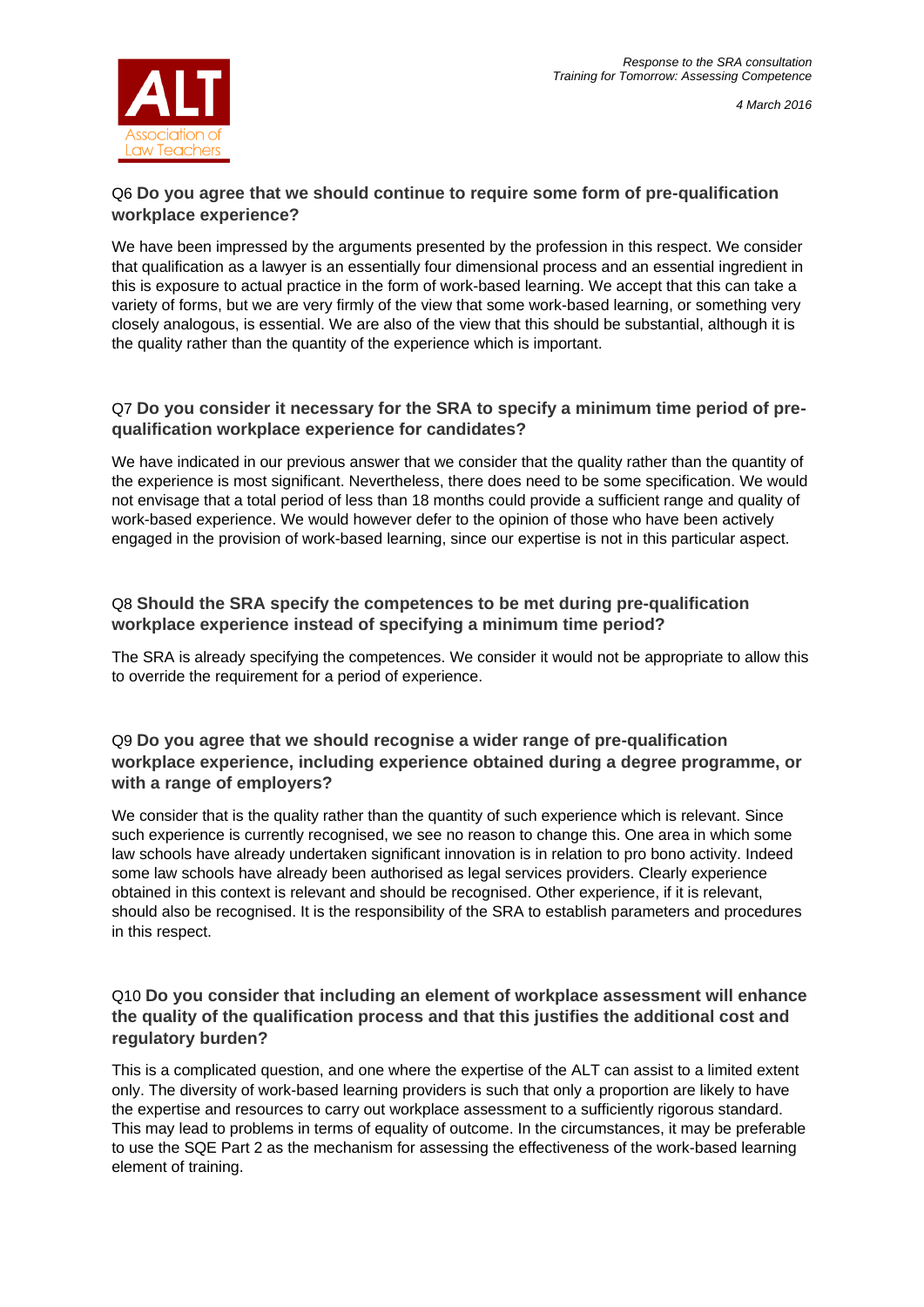

*4 March 2016*

Q11 **If you are an employer, do you feel you would have the expertise to enable you to assess trainee solicitors' competences, not capable of assessment in Part 1 and Part 2, to a specified performance standard?**

Not Applicable

Q12 **If we were to introduce workplace assessment, would a toolkit of guidance and resources be sufficient to support you to assess to the required standard? What other support might be required?**

Not Applicable

Q13 **Do you consider that the prescription or regulation of training pathways, or the specification of entry requirements for the SQE, are needed in order to:**

- **support the credibility of the assessment?**
- **and/or protect consumers of legal services and students at least for a transitional period?**

We would go considerably further than this. We consider that the prescription and regulation of pathways is of fundamental importance. As we have indicated, and leaving aside lawyers transferring in, who raise fundamentally different issues, there are essentially two ways of qualifying, which can be summarised as the apprenticeship and the graduate trainee route. Each should be specified, and in relation to the fundamental legal knowledge this should be specified as a law degree, a GDL or some close equivalent specified in relation to the apprenticeship route.

We are not convinced that this is necessary in order to protect consumers of legal services, since we are not convinced there is any evidence that the existing routes to qualification produce practitioners who are incompetent to advise consumers of legal services. We are however convinced that is necessary to protect students, and in particular to ensure that entrants from whatever background are not deterred or deflected. There is a major danger that, if the SQE Part 1 is implemented, there will be a major issue arising from the offering of courses which will prepare for the SQE tests, but not provide a legal education. Naive students may be attracted to such courses without appreciating that they do not have any credibility with employers. This is capable of constituting a significant disadvantage.

# Q14 **Do you agree that not all solicitors should be required to hold a degree?**

We consider that all solicitors should be able to demonstrate that they are educated to at least degree level. This does not necessarily require that they hold a university degree as such. We agree that there may be routes to qualification which demonstrate the equivalence of a degree without a degree as such. One example of this is the CILEx route, which requires the student to pass a number of modules at degree level, including all the current foundation modules. A CILEx entrant does not have a degree, but is educated to degree level, and has extensive work-based experience.

While we consider it desirable that the academic content of an apprenticeship should be delivered by means of a part-time or distance learning degree, we accept that this need not be mandatory,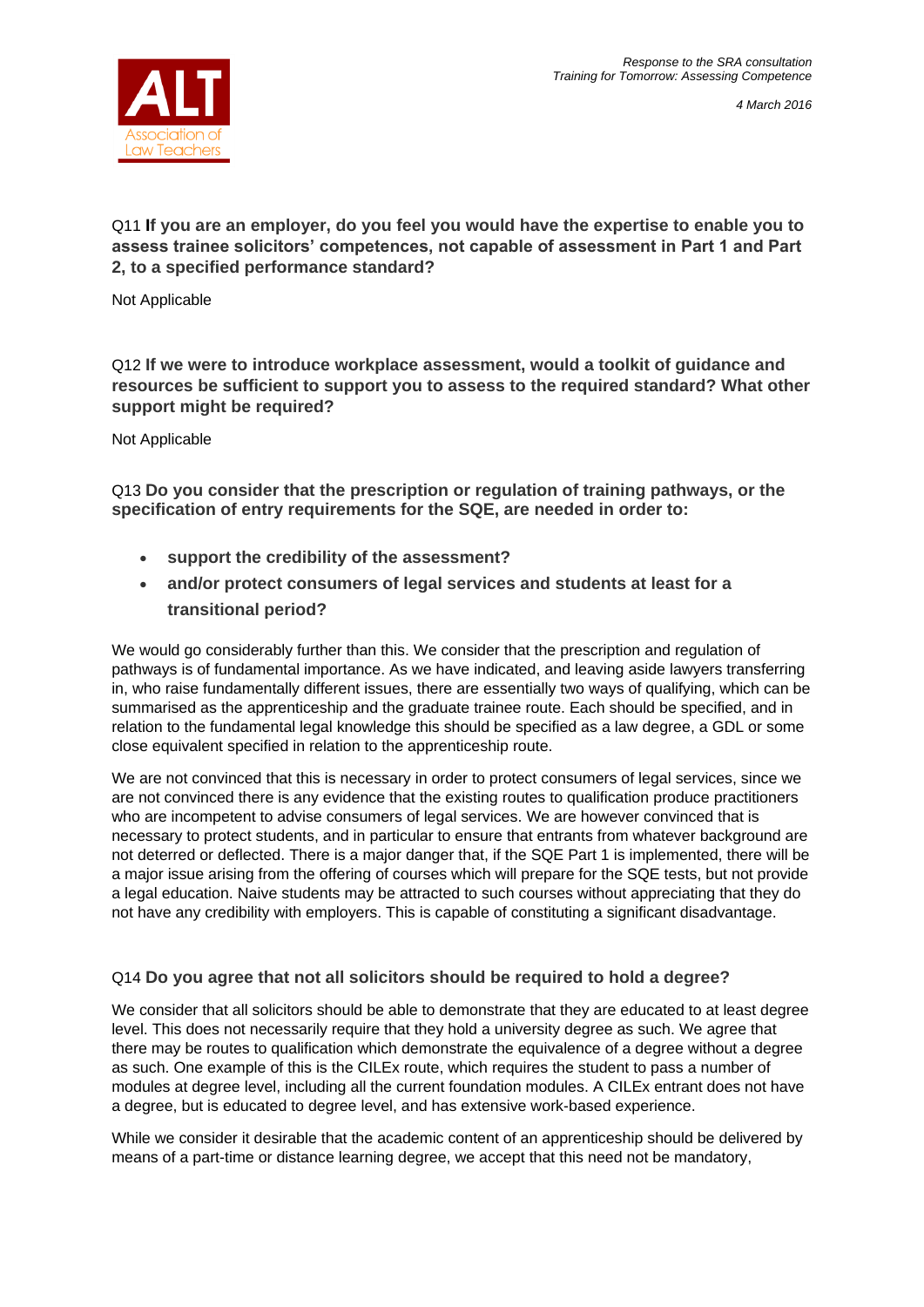



although the academic content of the apprenticeship should at least be equivalent to a degree, or, possibly, the CILEx requirements.

We consider that there should be an up-to-date version of the Joint Statement, with greater emphasis on transferable intellectual skills, in particular transferable legal intellectual skills such as statutory interpretation, and the use of precedent. This would underpin degrees, the GDL and the 'non-degree' apprenticeship.

#### Q15 **Do you agree that we should provide candidates with information about their individual and comparative performance on the SQE?**

Insofar as this relates to the SQE Part 1, we do not wish to comment, since we do not consider that this should be proceeded with. The nature of the SQE Part 2 is such that we would consider it inappropriate for feedback to be given. This would, inevitably, compromise the utility of the various exercises. They will clearly need to be refreshed on a regular basis, but if feedback is given, this compromises the integrity of the testing material on future occasions.

Q16 **What information do you think it would it be helpful for us to publish about:**

- **overall candidate performance on the SQE?**
- **training provider performance?**

This will depend on the nature of the providers and the provision. It is only if like is being compared with like that the data will be comparable, and therefore useful. Given the diversity of the profession, it is likely that providers of programmes specifically for intending solicitors will, as now, tailor their offering to particular areas, whether individual large firms, or 'high street' or 'commercial'. The student intake will vary considerably, as will the content of the programme. As a result, comparative data is unlikely to be helpful. The data might be valuable if there were a single programme with defined content and methodology, but we think it highly unlikely that this will be the case, as it will not meet the needs of the market.

# Q17 **Do you foresee any additional EDI impacts, whether positive or negative, from our proposal to introduce the SQE?**

We have already identified numerous substantial and critical impacts. We consider that those impacts are sufficient to undermine the arguments in favour, at least, of the SQE Part 1. We have indicated that we consider that the SQE Part 2 is at least potentially valuable, but that it requires significant further examination from the perspective of activity regulation. This may in turn produce further EDI impacts.

In particular, Annex 2 fails to recognise the extent to which these are costly assessments to administer and deliver. How would the cost be met? It is likely that the cost would ultimately fall on the individual student, thus contributing further to the damage this will do to diversity. Where individual prospective employers are willing to support students to whom they have offered training or employment the cost will ultimately fall on the consumer of legal services. Annex 2 relies on the reduction of cost implicit in ceasing to require an LPC. However, effective training in the interpersonal skills to be assessed by SQE2 is inherently expensive, requiring as it does reiterations of small-group work. Whilst there may be savings from the lack of prescription if there were no LPC these are unlikely to be as high as appears to be anticipated, since students or their employers will have to fund training in these areas.